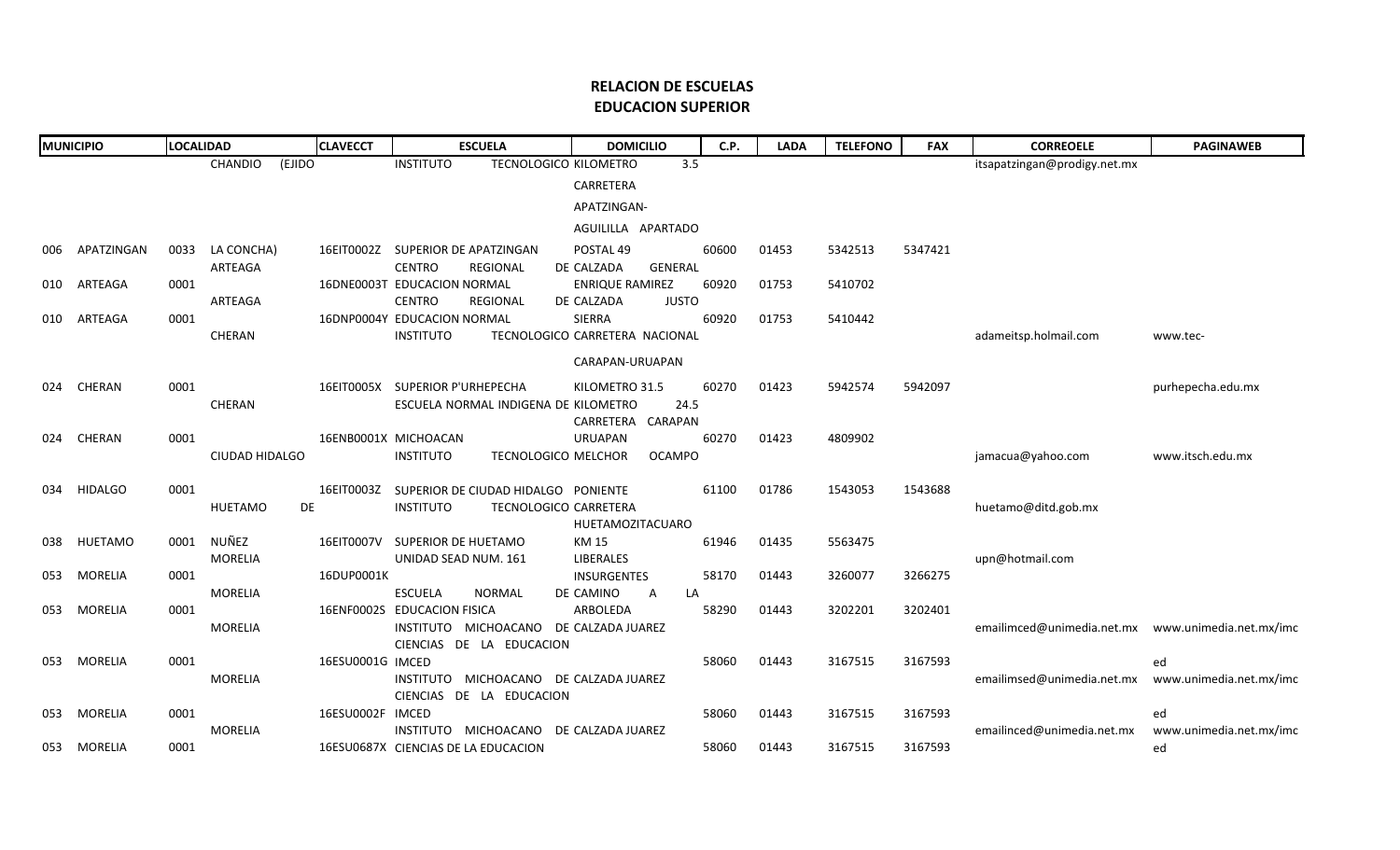## **RELACION DE ESCUELAS EDUCACION SUPERIOR**

| <b>MUNICIPIO</b> |                  | <b>LOCALIDAD</b> |                     | <b>CLAVECCT</b>  | <b>ESCUELA</b>                            |                              | <b>DOMICILIO</b>                       | C.P.      | <b>LADA</b> | <b>TELEFONO</b> | <b>FAX</b> | <b>CORREOELE</b>          | <b>PAGINAWEB</b>            |
|------------------|------------------|------------------|---------------------|------------------|-------------------------------------------|------------------------------|----------------------------------------|-----------|-------------|-----------------|------------|---------------------------|-----------------------------|
|                  |                  |                  | <b>MORELIA</b>      |                  | PROFR.                                    |                              | SERAFIN CONTRERAS AVENIDA SIERVO DE LA |           |             |                 |            | enemorelia@hotmail.com    | http://mx.geocities.com/en  |
|                  |                  |                  |                     |                  |                                           |                              | NACION Y PERIFERICO                    |           |             |                 |            |                           |                             |
| 053              | MORELIA          | 0001             |                     | 16DNE0002U MANZO |                                           |                              | INDEPENDENCIA                          | 58170     | 01443       | 3169942         | 3169942    |                           | emorelia2001                |
|                  |                  |                  | <b>TIRIPETIO</b>    |                  | <b>ESCUELA</b><br><b>NORMAL</b>           |                              | RURAL PINO SUAREZ                      |           |             |                 |            | tiry@hotmail.com          | http.//normaltiry.galeon.co |
| 053              | MORELIA          | 0157             |                     |                  | 16DNP0002Z VASCO DE QUIROGA               |                              |                                        | 58344     | 01443       | 3524203         |            |                           | m/                          |
|                  |                  |                  | <b>MORELIA</b>      |                  | ESCUELA<br>NORMAL                         |                              | URBANA AVENIDA ACUEDUCTO               |           |             |                 |            | enuf@prodigy.net.mx       |                             |
|                  |                  |                  |                     |                  | FEDERAL                                   | PROFR. J. JESUS              |                                        |           |             |                 |            |                           |                             |
| 053              | <b>MORELIA</b>   | 0001             |                     |                  | 16DNP0005X ROMERO FLORES                  |                              |                                        | 58000     | 01443       | 3122909         | 3126435    |                           |                             |
|                  |                  |                  | <b>MORELIA</b>      |                  | ESCUELA NORMAL SUPERIOR DE NICOLAS ZAPATA |                              |                                        |           |             |                 |            |                           |                             |
| 053              | MORELIA          | 0001             |                     |                  | 16DNS0002X MICHOACAN                      |                              |                                        | 58190     | 01443       | 3274981         | 3264311    |                           |                             |
|                  |                  |                  | <b>MORELIA</b>      |                  | LICENCIATURA                              |                              | EN DOCENCIA DOMICILIO CONOCIDO         |           |             |                 |            |                           |                             |
| 053              | MORELIA          | 0001             |                     |                  | 16DLT0001P TECNOLOGICA                    |                              |                                        | 58000     | 01443       | 0023475         | 0023475    |                           |                             |
|                  |                  |                  | <b>REYES</b><br>LOS | DE               | <b>INSTITUTO</b>                          | <b>TECNOLOGICO KILOMETRO</b> | <b>CARRETERA LOS REYES-</b>            | 3         |             |                 |            | itslr@prodigy.net.mx      | www.itslr.edu.mx            |
| 075              | <b>LOS REYES</b> | 0001             | SALGADO             |                  | 16EIT0006W SUPERIOR DE LOS REYES          |                              | <b>JACONA</b>                          | 60330     | 01354       | 5421632         | 5427000    |                           |                             |
|                  |                  |                  | TACAMBARO           | DE               | <b>INSTITUTO</b>                          | TECNOLOGICO AVENIDA          |                                        |           |             |                 |            | itstac-mich.hotmail.com   |                             |
| 082              | TACAMBARO        | 0001             | CODALLOS            |                  | 16EIT0008U SUPERIOR DE TACAMBARO          |                              | <b>TECNOLOGICO 201</b>                 | 61650     | 01459       | 5962026         | 5962027    |                           |                             |
|                  |                  |                  | <b>URUAPAN</b>      |                  | U P N URUAPAN                             |                              | <b>GUSTAVO DIAZ ORDAZ</b>              |           |             |                 |            | ultracristin@yahoo.com.mx |                             |
| 102              | <b>URUAPAN</b>   | 0001             |                     | 16DUP0006F       |                                           |                              |                                        | 60100     | 01452       | 5280977         | 5280994    |                           |                             |
|                  |                  |                  | <b>URUAPAN</b>      |                  | <b>ISNTITUTO</b>                          |                              | TECNOLOGICO CARRETERA URUAPAN-         |           |             |                 |            |                           |                             |
| 102              | URUAPAN          | 0001             |                     | 16EIT0004Y       | SUPERIOR DE URUAPAN                       |                              | CARAPAN 5555                           | 60015     | 01452       | 5256169         |            |                           |                             |
|                  |                  |                  | ZAMORA              | DE               | <b>CENTRO</b><br>DE.                      |                              | <b>ESTUDIOS MARTINEZ</b>               | <b>DE</b> |             |                 |            | aescolar@colmich.edu.mx   | www.colmich.edu.mx          |
|                  |                  |                  |                     |                  | HISTORICOS DEL COLEGIO DE                 |                              |                                        |           |             |                 |            |                           |                             |
| 108              | ZAMORA           | 0001             | <b>HIDALGO</b>      |                  | 16DSU0021V MICHOACAN                      |                              | <b>NAVARRETE</b>                       | 59699     | 01351       | 5157100         | 5157100    |                           |                             |
|                  |                  |                  | ZAMORA              | DE               | CENTRO DE ESTUDIOS RURALES MARTINEZ       |                              |                                        | DE        |             |                 |            | aescolar@colmich.edu.mx   | www.colmich.edu.mx          |
|                  |                  |                  |                     |                  |                                           |                              |                                        |           |             |                 |            |                           |                             |
| 108              | ZAMORA           | 0001             | <b>HIDALGO</b>      |                  | 16DSU0022U DEL COLEGIO DE MICHOACAN       |                              | NAVARRETE                              | 59699     | 01351       | 5157100         | 5151700    |                           |                             |
|                  |                  |                  | ZAMORA              | DE               | CENTRO DE LAS TRADICIONES MARTINEZ        |                              |                                        | DE        |             |                 |            | aescolar@colmich.edu.mx   | www.colmich.edu.mx          |
| 108              | ZAMORA           | 0001             | <b>HIDALGO</b>      |                  | 16DSU0023T DEL COLEGIO DE MICHOACAN       |                              | NAVARRETE                              | 59699     | 01351       | 5157100         | 5157100    |                           |                             |
|                  |                  |                  | ZAMORA              | DE               | CENTRO DE                                 | ESTUDIOS DEL MARTINEZ        |                                        | DE        |             |                 |            | aescolar@colmich.edu.mx   | www.colmich.edu.mx          |
|                  |                  |                  |                     |                  | <b>DOCTORADO</b>                          | DE<br><b>CIENCIAS</b>        |                                        |           |             |                 |            |                           |                             |
|                  |                  |                  |                     |                  | SOCIALES DEL COLEGIO                      | DE                           |                                        |           |             |                 |            |                           |                             |
|                  | 108 ZAMORA       |                  | 0001 HIDALGO        |                  | 16DSU0026Q MICHOACAN                      |                              | <b>NAVARRETE</b>                       | 59699     | 01351       | 5157100         | 5157100    |                           |                             |